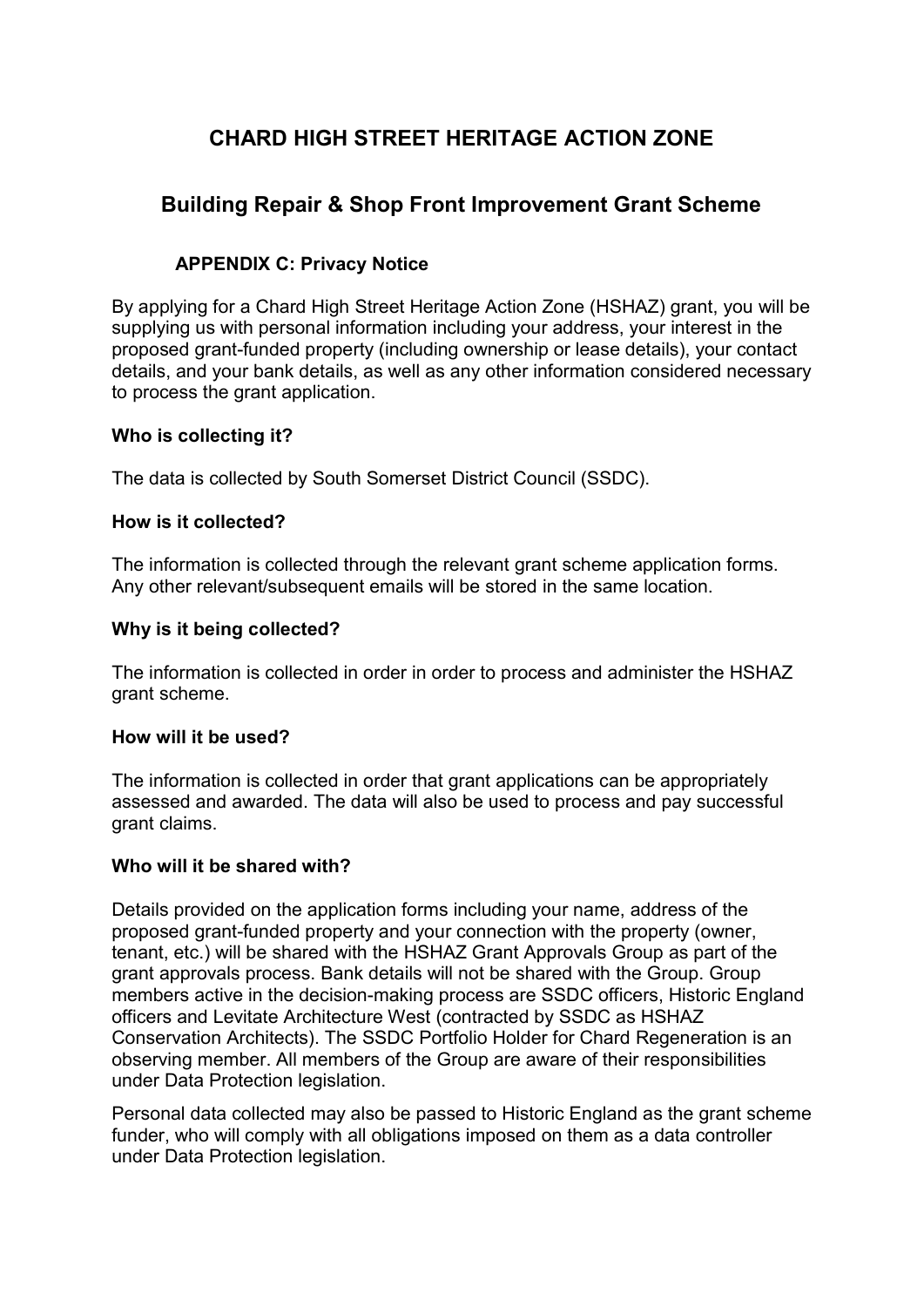SSDC may also refer the application to professional advisors and sub-consultants to support the council in reviewing grant applications. Details of your application including your name, address, ownership details, and proposed grant supported work may be shared with them. In specific circumstances they may be required to get in contact with you directly. They will be required to comply with all obligations imposed on them under Data Protection Legislation.

Your details may also be shared between relevant SSDC departments as necessary, only in accordance with the HSHAZ grant scheme.

Details of applications (building address, project description and amount awarded) will be shared with Historic England and may be published or reported on the SSDC and/or Historic England websites. Personal details will not be included in this information.

Duties relating to SSDC will be transferred to the new Somerset Council when it ceases to exist.

## What are SSDC doing to ensure the security of personal information?

Personal documentation including grant application forms will be stored securely on SSDC file server and database. Any paper correspondence will be scanned to electronic file and saved in the same location, and the paper copy destroyed via confidential waste processes.

## How long will SSDC be keeping the personal information for?

All personal information will be stored for 6 years following the conclusion of the Chard HSHAZ project in March 2024.

#### Your rights

Under data protection laws you have a number of rights in relation to your personal information. In relation to certain rights, we may ask you for information to confirm your identity and, where applicable, to help us to search for your personal information. Except in rare cases, we will respond to you within 1 month after we have received this information or, where no such information is required, after we have received your request. This section explains what they are and how you can use them, if you wish.

#### Accessing your personal information

You have the right to request a copy of the personal information that we hold about you. This is known as a Subject Access Request. If you wish to request a copy of your personal information please address requests to the email address below.

#### Correcting and updating your personal information

The accuracy of your information is important to us. If you change your name or address/email address, or you discover that any of the other information we hold is inaccurate or out of date, please contact us using the email address below.

#### Erasing your personal information or restricting its processing